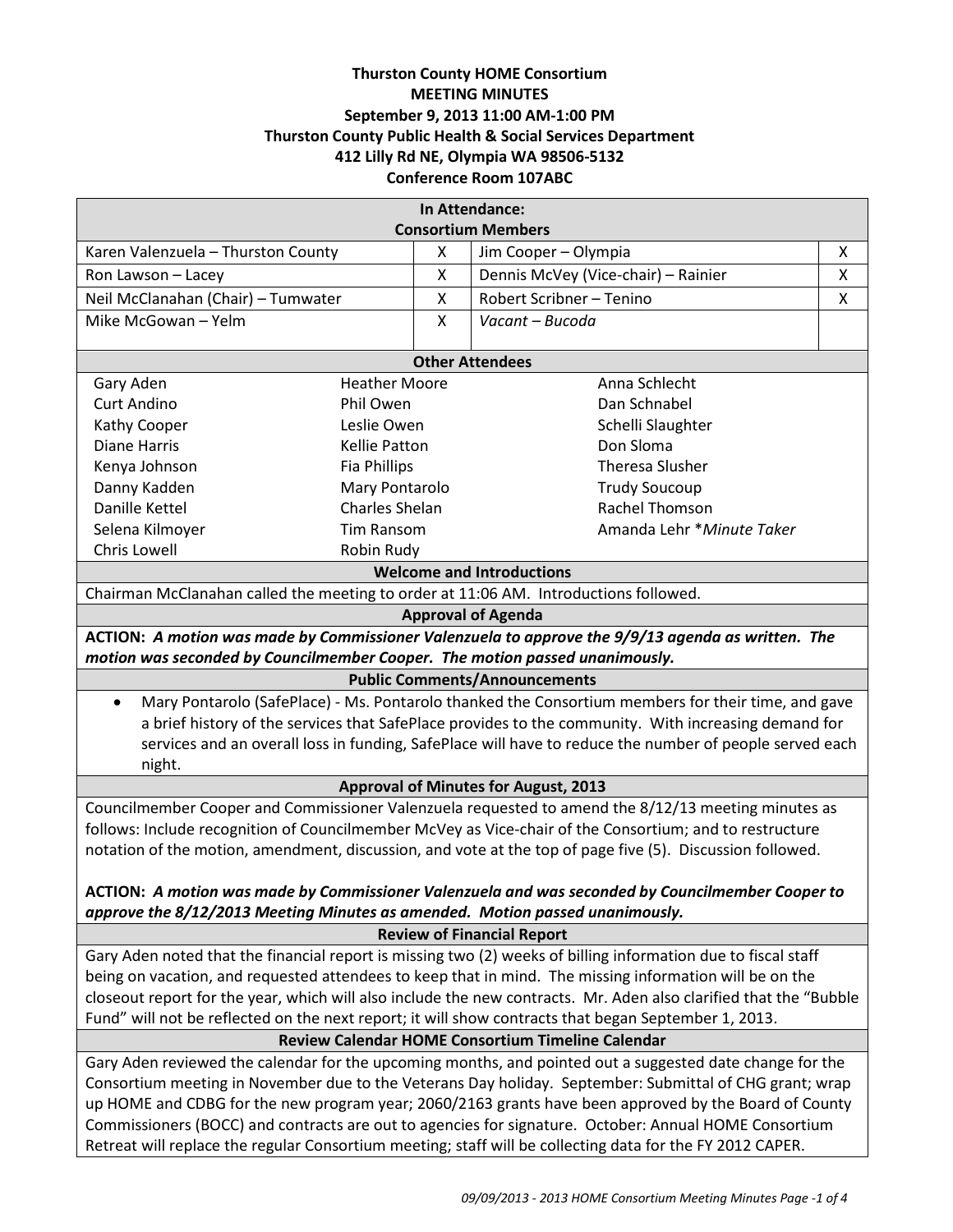November: The second Monday is Veterans Day, and it was suggested to move the Consortium meeting to the following Monday, November 18, 2013, which will require approval from the Board.

Discussion followed. Commissioner Valenzuela emphasized the importance of the Annual Retreat, to be held from 12:00 to 4:30 PM at the Tilley Road Emergency Management System (EMS) Center. Councilmember McGowan, Councilmember Cooper, and Commissioner Valenzuela discussed the unallocated portion of the 2060/2163 funding source in the amount of approximately \$160,000, and whether it is prudent to discuss whether and in what manner this funding is to be used at the November Consortium meeting.

Chairman McClanahan requested that Mr. Aden put this topic of discussion on the November Consortium agenda, and reminded attendees again about the annual retreat in October.

#### **2060/2163 – Contract Status Update - Gary Aden**

Gary Aden reported that the new 2060/2163 contracts began on September 1, 2013, and most will end on August 31, 2014 with the exception of two (2): Sidewalk's contract will end on August 31, 2015, and The People's House will end on December 31, 2014.

### **News Articles about The People's House - Consortium**

Commissioner Valenzuela mentioned that a series of articles have been in The Olympian over the past few weeks since The People's House went public. She also mentioned that several elected officials are being contacted by those who are opposed to and proponents of the shelter. The City of Olympia is convening a meeting later this week to discuss what will happen if the shelter does not pan out by November, and that more will be known about the funding for this project at that time. Councilmember Cooper reiterated Commissioner Valenzuela's comments, and is not happy about the portrayal of this issue in the Consortium packet. Councilmember Lawson commented that the shelter subject has started in Lacey as well; there are concerns in the community.

### **2014 Draft RFP Schedule - Gary Aden, Consortium**

Gary Aden reported that the attached proposed new Request For Proposal (RFP) schedule came after hearing a number of comments regarding the RFP process during the last funding cycle. This schedule would propose putting all RFPs into a single round. At the time the RFP goes out, existing funding sources would be made available and start dates would be triggered by the availability of the revenue source. Sections of the application are specific to different funding sources; agencies would fill out application sections based on their specific project. This topic will also be discussed at the retreat next month. The topic was opened for discussion.

Mr. Aden clarified that this came as a response to feedback from agencies that apply for and hold multiple contracts with the county annually. A consolidated process would cut down the time spent by agencies putting in multiple applications for funding. Mr. Aden confirmed that a consolidated RFP process is going to be a topic of discussion at the annual retreat.

With Health and Human Services Council (HHSC) on the draft RFP schedule, Councilmember Lawson questioned whether the HHSC and HOME Consortium had been merged. Commissioner Valenzuela verified that the HHSC voted to fold itself into the HOME Consortium. It was also verified by the Lacey Mayor that the Lacey HOME Consortium member (Jeff Gadman) would be the HHSC representative. This change will happen in January 2014.

Councilmember Cooper and Commissioner Valenzuela verified that the HHSC merge will be discussed at the annual retreat. Councilmember McGowan clarified that only HHSC members will be able to vote on funding decisions. Councilmember Cooper stated that the HHSC change is very new, and that members still need to decide on a RFP process.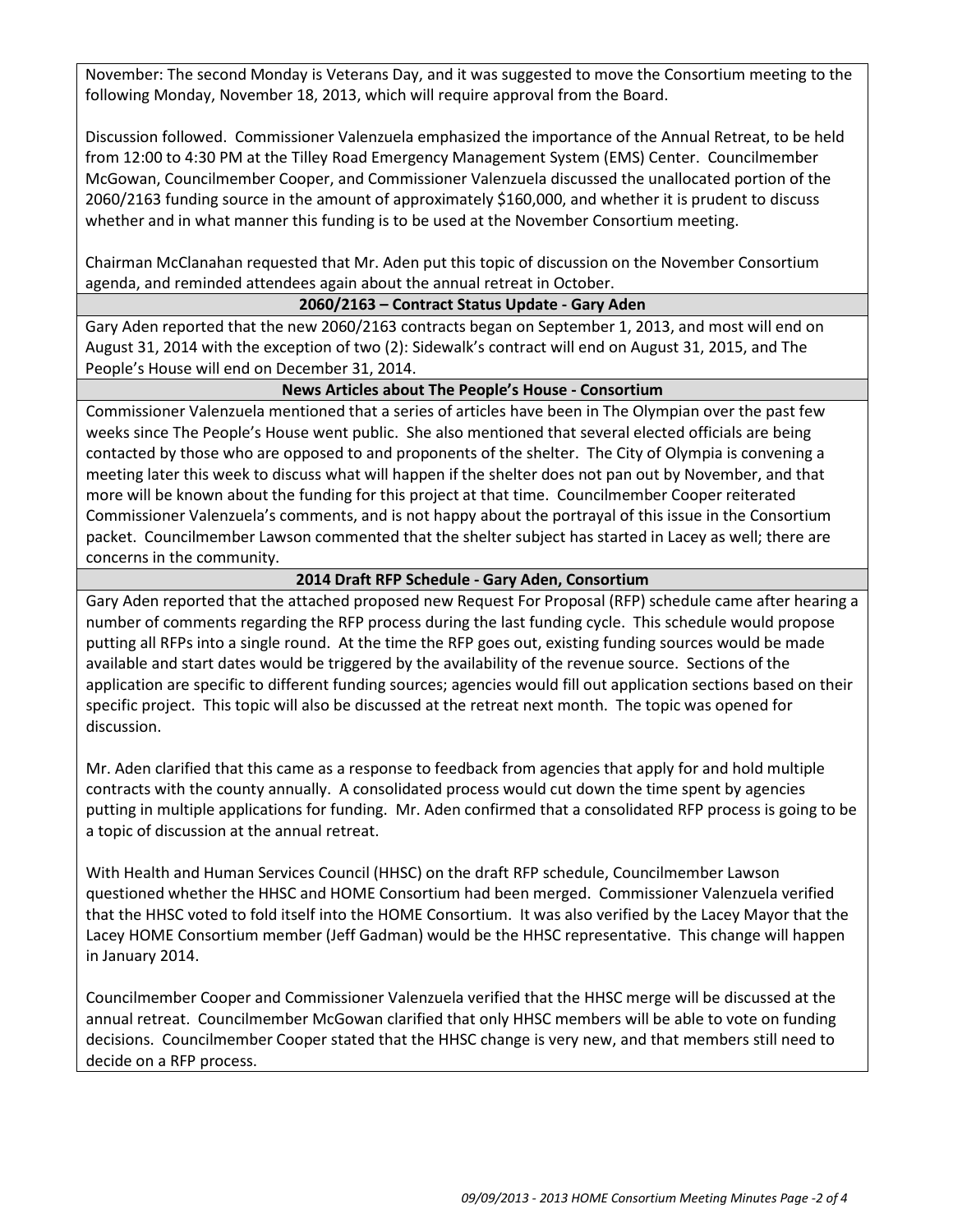### **CHG Funding Recommendations from the Review Committee - Gary Aden, Consortium**

Gary Aden reported that the Consolidated Homeless Grant (CHG) review committee met on 9/4/13 to review the eleven (11) applications that were received and competing for available funding totaling \$558,000 (two (2) year contracts). The final recommended funding awards are listed on the attachment. The topic was opened for discussion.

Councilmember Cooper requested an explanation of the funding decisions and the shift in the priorities. Commissioner Valenzuela explained from her viewpoint that as a result of the 2060/2163 funding round, shelter and rapid re-housing needs were radically underfunded and the committee looked to use CHG funds for those priorities. Chairman McClanahan recused himself on certain funding recommendations based on affiliations with multiple agencies listed. Councilmember McGowan commented on the change in funding trends from previous years, that compensating gaps in funding from multiple RFP rounds can be problematic, and may need to be examined more closely. This demonstrates a need for a consolidated RFP process. Theresa Slusher commented that the committee struggled to decide on these funding recommendations, the two (2) year allocation was problematic, and that only thirteen percent (13%) of requests were funded in the last two (2) funding rounds.

## **ACTION:** *A motion was made by Commissioner Valenzuela to approve the Consolidated Homeless Grant (CHG) awards as recommended by the review committee. Councilmember McVey seconded the motion. Discussion followed. Motion passed unanimously.*

## **HOME Annual Retreat: Subcommittee Report - Commissioner Valenzuela**

Commissioner Valenzuela reaffirmed that the annual retreat will be held from 12:00 to 4:30 PM at the Thurston County Public Works campus on Tilley Road at their Emergency Communication Center. Be prompt; lunch will be provided. Welcome attendees are HCAC members, HOME Consortium members, and county staff.

#### **Homeless Coordinator Report - Theresa Slusher**

Theresa Slusher reported that she is making connections with the criminal justice system, and is working on issues with jail overpopulation, which overlaps with the chronic homeless population and those who fall through the system. The Justice Council has put homeless connections on the top of their priority list. The Home Citizen Advisory subcommittees have been discussing in-depth issues on coordinated entry and chronic homelessness and how to make sure no one falls through cracks at the coordinated entry points. Ms. Slusher reported that she is working on an update to the ten-year homeless plan, which came under scrutiny in recent articles in the Olympian. Focus will begin to lean towards performance measures instead of benchmarks, and will help frame a plan for approaching the next ten-year plan, which is expected to be completed by March 2014. Ms. Slusher provided an update on the new website [www.coordinatethurston.org,](http://www.coordinatethurston.org/) where one can create a profile with their own username and password to become a provider of content.

### **HOME Citizens Advisory Committee Update - Schelli Slaughter (Vice-chair)**

Schelli Slaughter (Vice-chair) reported on the HOME Citizens Advisory Committee (HCAC) meeting on behalf of Paul Knox's (Chair) absence. The HCAC met on 8/15/13, where she reported back on the August HOME Consortium meeting and heard from Theresa Slusher about her activities. Kathy Cooper and Theresa Slusher announced that there will be upcoming meetings with providers for contracting information, among other things.

Theresa Slusher mentioned the Housing Inventory Chart (HIC) from Commerce, which describes all homeless and affordable housing programs, needs more information from providers to give a comprehensive picture of Thurston County's homeless housing system. On membership: One (1) member resigned from HCAC (Phil Owen). The HCAC membership structure will be discussed at the retreat. Schelli Slaughter announced that she will be the leader of the Housing Hub for the Asset Building Coalition. Theresa Slusher is a local representative to state groups, and would like another HCAC member to join her. Commissioner Valenzuela requested that HCAC member resignations be reported back to the HOME Consortium members; a conversation needs to be held at the retreat about HCAC membership categories and who can fill the existing gaps. She noticed that the HCAC subcommittees only address the issue of homelessness, but affordable housing needs to be addressed as well.